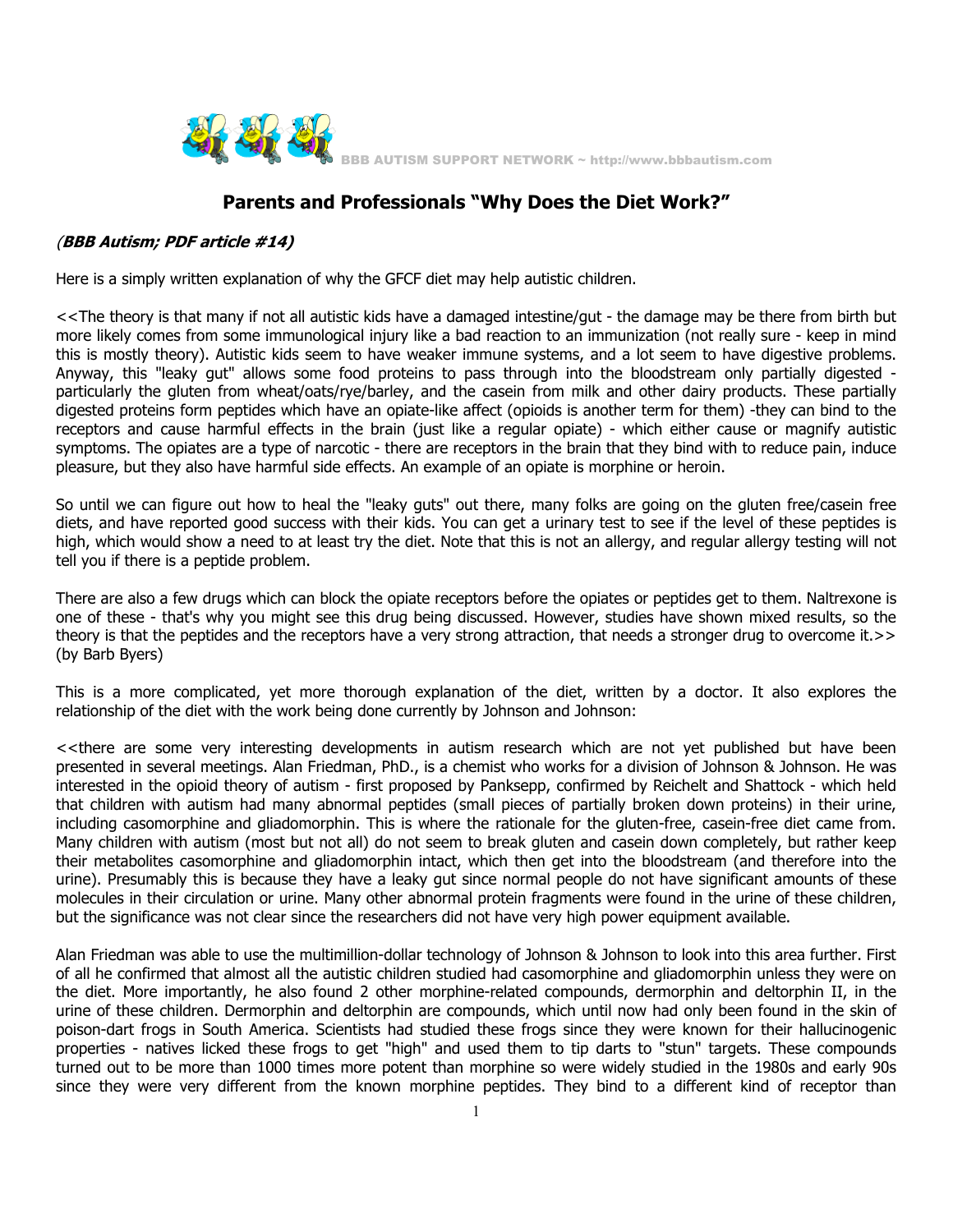

BB AUTISM SUPPORT NETWORK ~ http://www.bbbautism.com

morphine or human endogenous opioids like the endorphins. Of great interest is the fact that it appears that these compounds are only found in the skin of these frogs when they are in the wild, but not when raised in captivity outside of their natural environment - in other words, it seems that it really is a bacteria or fungus on the skin which is making dermorphin and deltorphin.

So if autistic children have deltorphin and dermorphin, which have never been found in humans until now, it most likely is coming from a bacteria (or possibly a fungus) in their gut. The reason that it is clear that they are of "non-human" origin is that they contain a form of amino acid not found in mammals - a "D" amino acid instead of "L". D is for "dexter" or right and means that the amino acid is twisted to the right while all human amino acids are twisted to the left or "levo" amino acids.

Why do autistic children have these compounds circulating when "normal" people do not? There is an enzyme in the small intestines called DPP IV (dipeptydyl peptidase four) which seems to be responsible for breaking down morphinerelated peptides in the gut and also plays a role in the immune system, especially in turning on T cells. Something is wrong with this enzyme in autistic children. At this point it seems that there may be some children who are missing this enzyme (maybe the autistic-from-birth subset) while there are other children who make the enzyme but who also have an inhibitor which makes the DDP IV very ineffective (the group who regress?). Rats who are missing this gut enzyme exhibit very abnormal behavior and finally die when fed gluten. It is quite possible that the "bug" producing the dermorphin and deltorphin is something that everybody has in their gut but these kids are unable to handle it because of lack of normal DPP IV function.

It seems as if there might be a 3-pronged approach to dealing with this problem. No one knows what the "bad bug" in the gut is at this point, but it certainly is possible that an antibiotic or antifungal might be able to knock down the amount (but we don't know which antibiotic or antifungal). Somehow replacing DDP IV or blocking the inhibitor might enable these children to break these abnormal morphine peptides rather than having them circulate. Blocking the opioid receptors in the brain so that whatever does get into the circulation wouldn't have CNS effects would be the other part. Deltorphin and dermorphin bind to different opioid receptors than morphine, which is why naltrexone is only a little effective in children with autism. There are some possible candidates for this, but none currently available (because there never has been a need for them).

When you look at what dermorphin and deltorphin do when they have been injected into animals, they interfere with memory, attention (can't filter out the "background" from the important stuff), behavior (causing hyperactivity as well as stereotypic activity), temperature control (lowers basal body temperature), and cause abnormal EEGs. Opioids which bind to the same receptors as dermorphin also play a role in auditory processing (although I can't find anywhere that these compounds have specifically been looked at for this). Sound familiar?

Johnson & Johnson plans to have a test available in the very near future to look at these compounds. There is a commercial lab, which for the past 3 months has been measuring casomorphine and gliadomorphin on a single 10cc urine sample (previously a 24 hr collection was needed or the sample had to be sent overseas). Prior to Alan Friedman's first presentation of his findings, they decided to measure dermorphin as a negative control along with the other morphine peptides, since it had never been found in humans. They were very surprised when the autistic children were all positive for dermorphin and thought that maybe they were doing something wrong, so they stopped marking where it was on the test results. However, those of us who sent urine samples on patients when the test first came out know where to find the dermorphin in the results if it is there. (They eventually will have this test result commercially available again at some point, but it is not clear when.) The test costs \$ 90 and it is doubtful that insurance will cover it since the lab clearly states that it is for research use only. Personally, I think \$ 90 is not too bad to find out if your child would benefit from a gluten-free, casein-free diet considering how much trouble it is to do the diet.

While the information about secretin (and it is not yet clear how secretin plays a role in this) certainly made a few people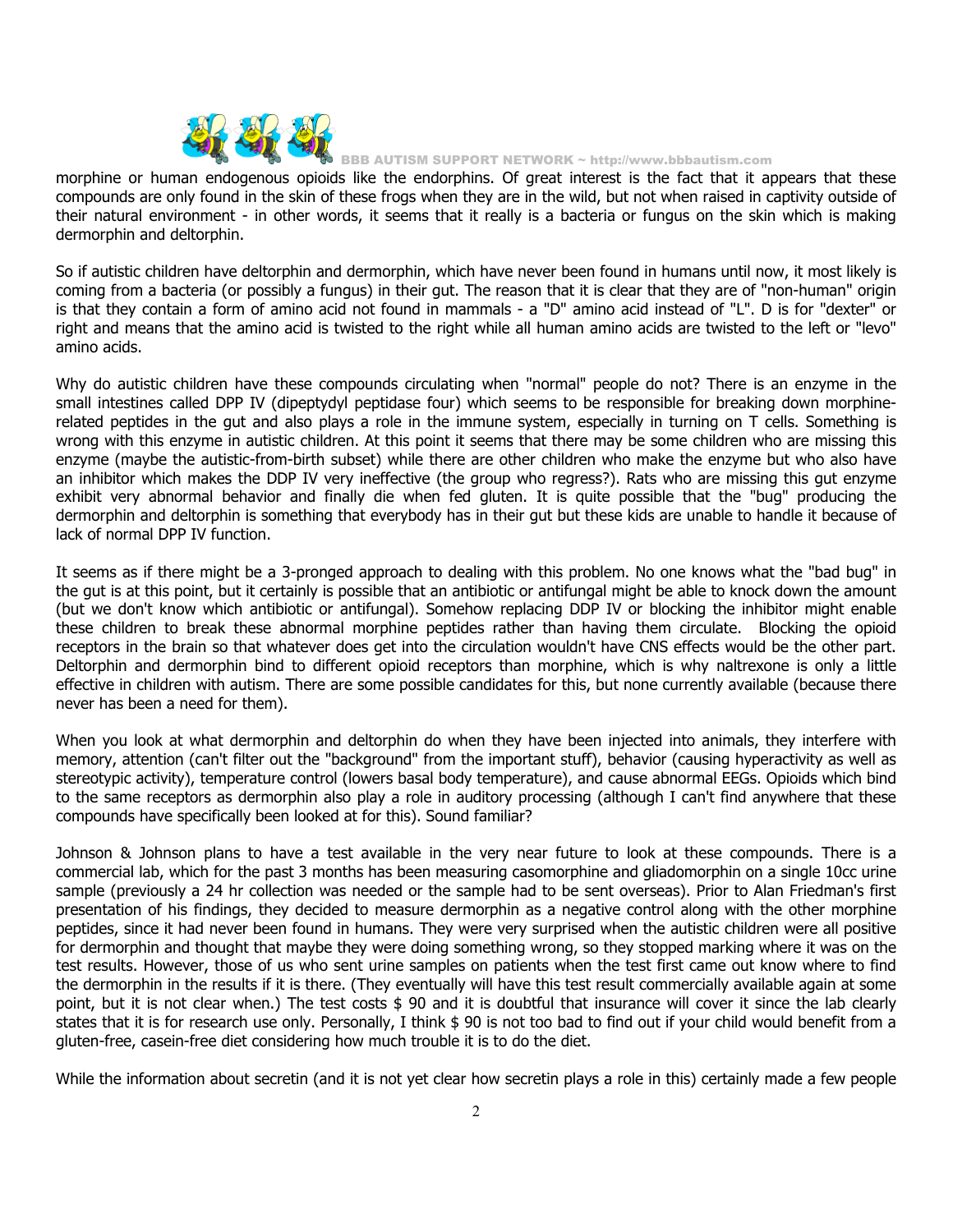

BB AUTISM SUPPORT NETWORK ~ http://www.bbbautism.com

in the medical establishment think about autism as a biochemical problem related to the gut, I think that the medical establishment will be turned on its head when this information is published. Just the fact that Johnson & Johnson is involved will lend credibility to research in this area far beyond what has occurred in the past. I am incredibly excited about the possibilities for medical intervention and will keep everyone posted about new developments as they occur.>> (by JE)

Here is another parent's explanation of why the diet might work from an allergy standpoint.

<<There are two reasons why this diet may be helpful for some children. Dr. Reichelt and Paul Shattock PhD (both from Europe) have hypothesized that some children are missing some enzyme that allows them to fully digest the proteins in these foods. Instead they partially digest these proteins down to peptides that look like morphine. Which might explain why our kids are "addicted" to some foods. (There is a general belief among those who believe in food allergies that we crave the foods that are bad for us personally.)

The other more general reason is that there might be a food intolerance or sensitivity (Feingold, Dr. Doris Rapp, etc.) It just so happens that gluten and casein are likely candidates for this kind of food allergy.

There are some tests you could do that might help you decide whether to try this diet or not. Dr. Robert Cade (Malcolm Privett) at the Univ. of Florida in Gainesville and Dr. Reichelt can do urine tests to see if your child has these morphinelike peptides in their urine. The test can determine the quantity of the morphine-like proteins but not the source (gluten or casein). For that, you had to do a blood test from Alletess Labs in MA that measured your child's immune response to gluten and casein. Based on the blood results, you might decide to eliminate one or the other or both.

Or you could do general food allergy testing on blood. Don't bother with scratch tests for food allergies since they are notoriously bad at detecting food allergies (except for anaphylactic reactions like to peanuts). The skin tests only measure histamine reactions--those that cause hives and are usually immediate reactions. Behavior changes due to food allergies can occur up to 2 days later. Blood testing can be done with very little blood on many foods at once. There are two labs that do this testing: Better Health (ImmunoLabs) in Ft. Lauderdale, FL and Meridian Valley Labs in Kent, WA. These tests are not cheap and may not be covered by insurance. However they will test around a hundred foods and spices and send you the results plus a suggested rotation

diet.>>

(by Jean on the Autism List)

And finally, here is Paul Shattock's explanation of why we see the reactions we do from our children as we follow the course of a GFCF diet.

<<Of course we are learning about the effects of removing gluten from the diet all the time and certainly are nowhere near understanding all the consequences or processes involved.

We expect to see the effect that Todd Moody described after a period of time. When the person first goes gluten (or casein) free we do seem to get these exaggerated responses when infringements occur. Then, after a period of time - 3 months to two years depending upon the individuals - this doesn't happen any more and the odd infringement goes unremarked. What surprised us more was the exaggerated almost "allergic" response in the early days. I know we always bang on about the effects being basically of toxicity rather than allergy but there are lowish levels of anti gliadin and anti casein antibodies circulating in the blood of our children.

In the absence of continual gluten challenge they will diminish over time and infringements would not result in allergic type responses at all.